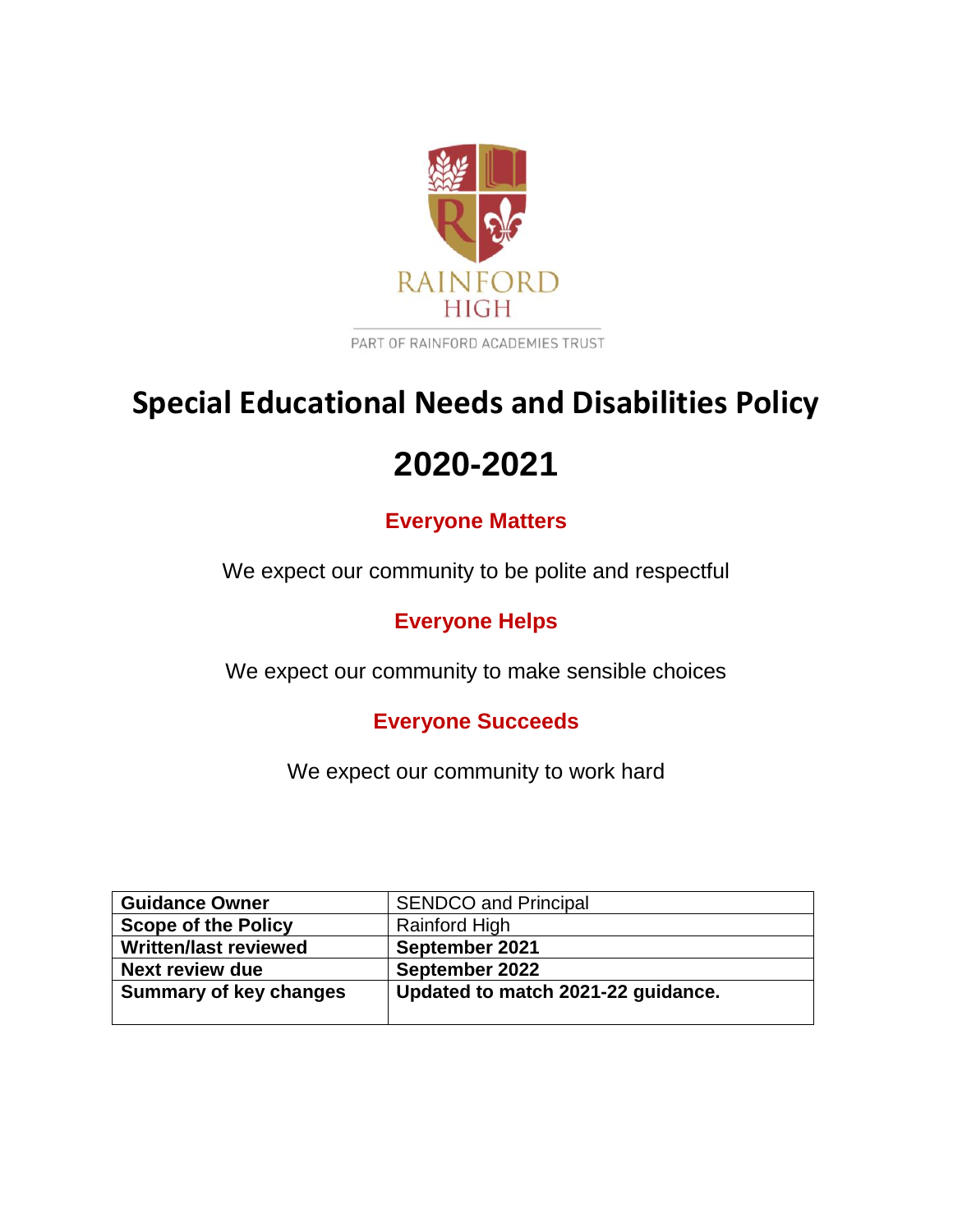| <b>School Name and Address</b>                   | Rainford High                                                                                             |
|--------------------------------------------------|-----------------------------------------------------------------------------------------------------------|
| <b>Web Address</b>                               | www.rainford.org.uk                                                                                       |
| <b>Telephone Number</b>                          | 01744885914                                                                                               |
| Age range of School                              | Mixed sex 11-18                                                                                           |
| Specialise in a particular type of<br><b>SEN</b> | <b>No</b>                                                                                                 |
| Name and Contact details of<br><b>SENCO</b>      | Joanne Burgess<br>Gained NASENCo Award September 2014<br>j.burgess@rainford.org.uk<br>01744 885914 ex 161 |
| Senior Leadership Link                           | lan Young<br>I. Young@rainford.org.uk                                                                     |

# **Compliance**

This policy complies with the statutory requirement laid out in the SEND Code of Practice 0 – 25 and has been written with reference to the following guidance and documents:

- Equality Act 2010: advice for schools DfE Feb 2013
- $\bullet$  SEND Code of Practice  $0 25$
- Schools SEN Information Report Regulations (2014)
- UNICEF Convention of the Rights of the Child
- Keeping Children Safe in Education (2015)
- Children and Families act 2014

# **Introduction**

Rainford High aims to meet the needs of all students and has a whole-school approach to special educational needs and disabilities (SEN/D). We provide effective opportunities for all students by responding to the different ways in which students learn. We believe in setting suitable learning challenges and overcoming barriers to learning.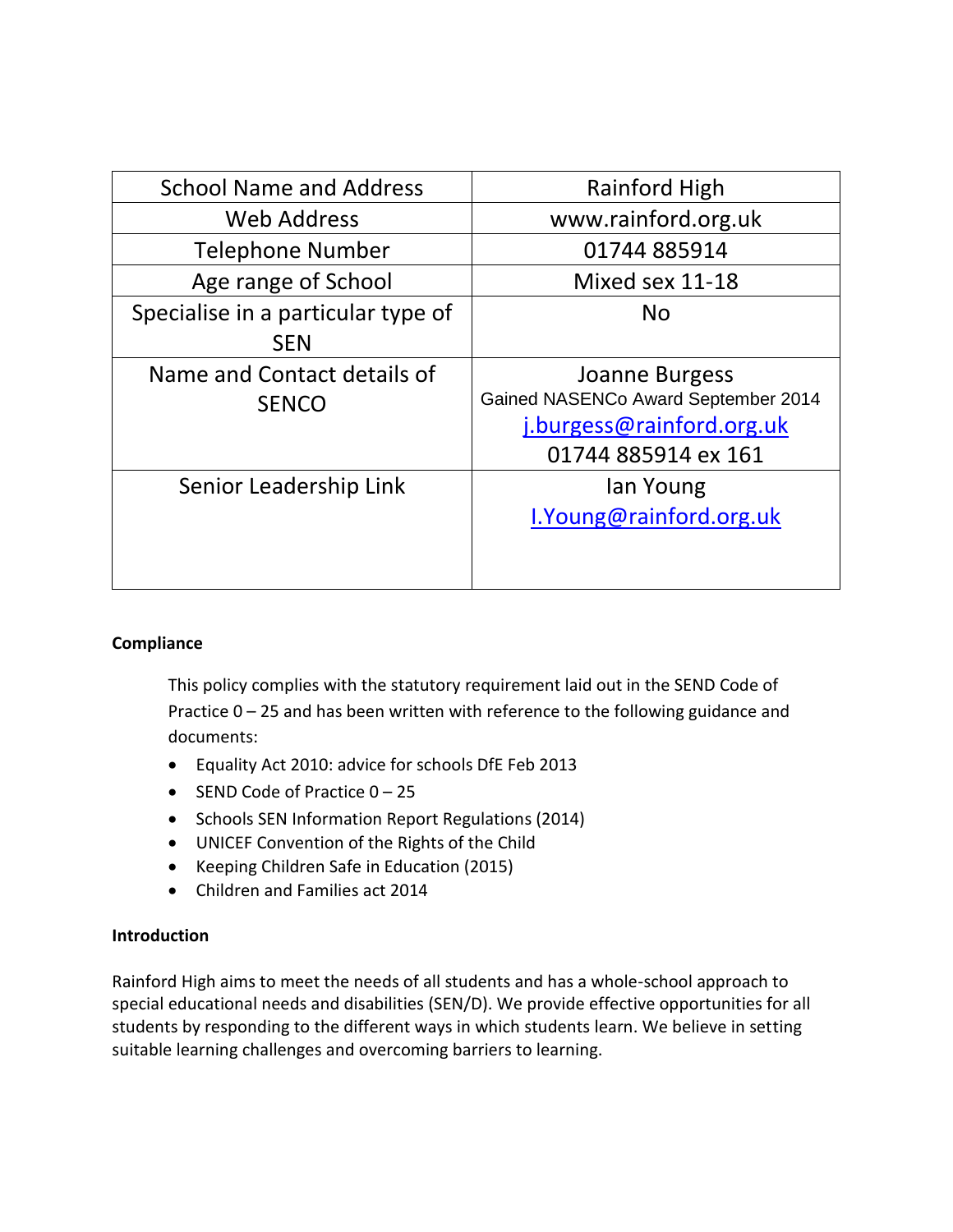Our SEN/D provision is co-ordinated by the Special Educational Needs Co-ordinator (Senco) and Learning Support team and follows Department for Education (DfE) definitions and guidance it reflects our statutory duties introduced by the Special Educational Needs and Disability code of practice 2014 and Disability Discrimination Act 2005.

By SEN/D we mean a learning difficulty or a disability that prevents, hinders or inhibits a student from accessing our facilities and resources, limits progress or opportunities and constitutes a significant difficulty. Sensory and physical impairments, specific learning difficulties such as dyslexia and dyspraxia, conditions like diabetes, epilepsy, AD(H)D and some complex behavioural, emotional or social difficulties and Autistic Spectrum Disorder and mental health disorders are among the disabilities that might be classed as SEN/D and may need extra support to progress and take a full part in school life.

Special educational provision means interventions which are additional to or different from that made for other students. We escalate and involve experts as needed to ensure progress as part of a graduated response, in line with the SEND Code of Practice. We follow DfE guidance when we review progress, update targets, and define, manage and map special provision [https://www.education.gov.uk/schools/studentsupport/sen.](https://www.education.gov.uk/schools/pupilsupport/sen)

The head teacher and the governing body have delegated the responsibility for the ongoing implementation of this SEND Policy to the Special Educational Needs Coordinator (SENCO).

The SENCO is responsible for reporting regularly to the head teacher and the governor with responsibility for SEND. The SENCo also takes on the role of The Ethnic Minority Achievement (EMA) Co-ordinator has strategic responsibility for the inclusion of children who have EAL and the achievement of vulnerable ethnic minority.

The Designated Teacher for Looked After Children Mr Kenyon has strategic responsibility for the inclusion of children who are adopted or in local authority care.

All staff in school have a responsibility for maximising achievement and opportunity of vulnerable learners, all teachers are teachers of students with special educational needs and EAL. Staff are aware of their responsibilities towards all vulnerable learners and a positive and sensitive attitude is shown towards all students at all times. We seek support from the local authority for EAL.

The Children and Families Act 2014 places a duty on schools to make arrangements for children with medical conditions.

The school takes advice and guidance from a range of sources, including the School Nurse, Health professionals and the child's GP in addition to the initial information provided by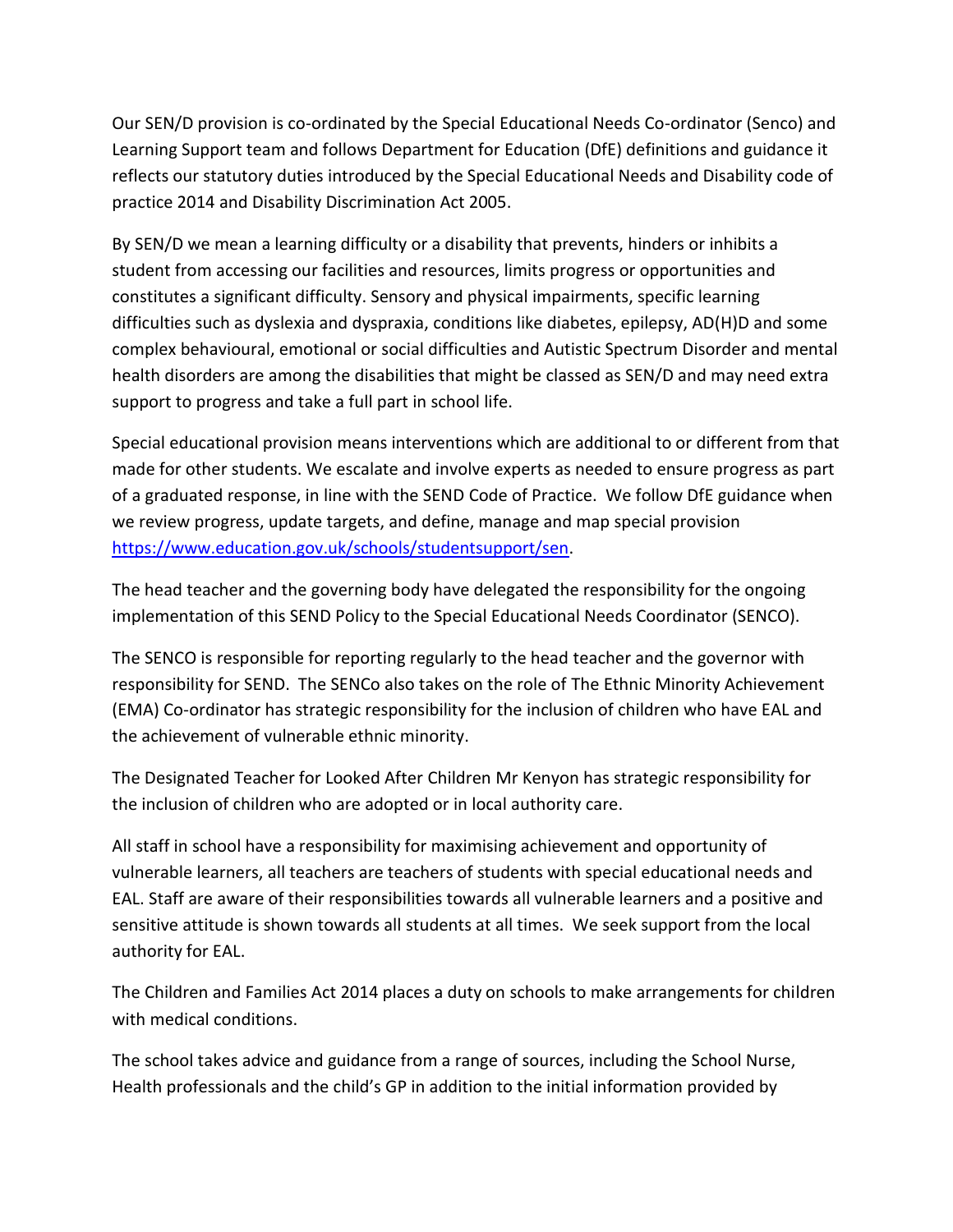parents/carers. This enables us to ensure we assess and manage risk and minimise disruption to the learning of the child and others who may be affected (for example, class mates).

Further information around Supporting Pupils with Medical Conditions, can be found in our school Medical Policy.

# **Aim**

At Rainford High it is our aim that we are always raising the aspirations of and expectations for all students including students identified with Special Educational Needs, we provide a focus on outcomes for children and young people and not just hours of provision/support.

# **Objectives**

1. To identify and provide for students who have special educational needs and additional needs

2. To work within the guidance provide in the SEND Code of Practice, 2014

3. To operate a "whole student, whole school" approach to the management and provision of support for special educational needs

4. To provide a Special Educational Needs Co-ordinator(SENCO) who will work with the SEN Policy

5. To provide support and advice for all staff working with special educational needs students

# **Identifying Special Educational Needs**

The purpose of identification is to work out what action the school needs to take, not to fit a student into a category of need. Here at Rainford, we identify the needs of students by considering the needs of the whole child which will include not just the special educational needs of the child or young person.

Many students with SEN/D will have had formal assessments or diagnoses at primary school. Our Learning Support team works closely with primary feeder schools and liaises with them to help identify students with special needs who will be coming to Rainford. This is so relevant data can be shared ready for students starting at our school. Students and their class teachers are visited in Year 6 so students make a smooth transition to Rainford.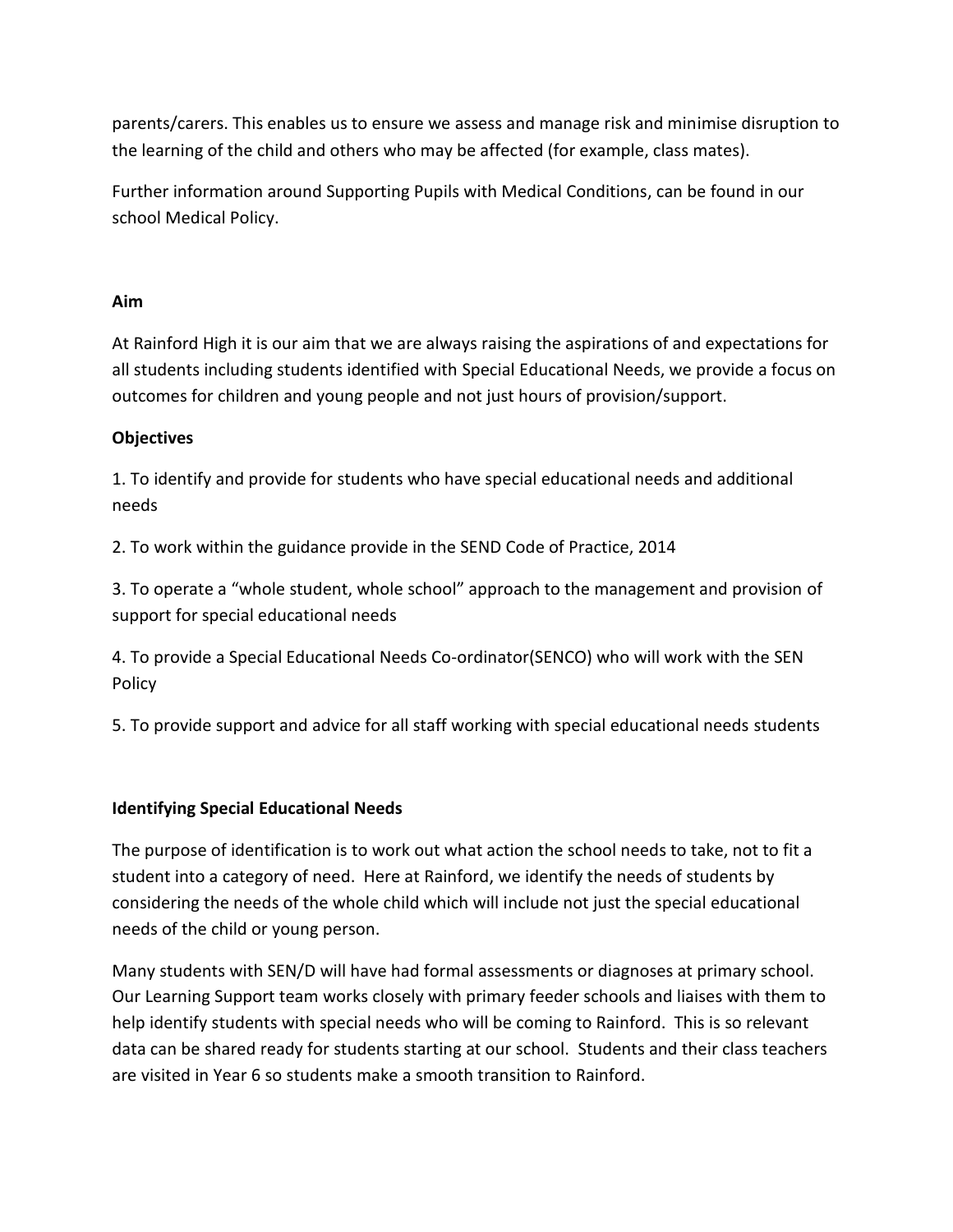In some cases a student without previously identified SEN/D will not make adequate progress, or teachers may consult the SENCo about other concerns. The Learning Support Team will arrange monitoring, assessment and observation as needed, and if appropriate will arrange for further testing or referrals. All students are assessed using standardised reading and CAT's tests on entry. Any mid-year transfers are tested on the week of arrival. Some students may be tested using the GL assessment dyslexia screener. Updates are made annually or more frequently if indicated. The school will refer to external agencies for assessment or diagnosis as appropriate following consultation with parents/ carers.

If parents have any concerns they can raise these by contacting the SENCo or pastoral team at any time.

This is a list of what is NOT SEN but may impact on progress and attainment;

- Attendance and Punctuality
- Health and Welfare
- EAL
- Being in receipt of Student Premium Grant
- Being a Looked After Child
- Being a child of Serviceman/woman

# **A Graduated Approach to SEN Support**

The process of putting a student on the SEN register would only start if the student is not making adequate progress if quality first teaching, intervention and adjustments were not allowing the student to progress. Teachers are responsible and accountable for the progress and development of the students in their class, including where students access support from teaching assistants or specialist staff.

The first step in responding to students who have special educational needs is high quality teaching, differentiated for individual students. Additional intervention and support cannot compensate for a lack of good quality teaching.

At Rainford we regularly and carefully review the quality of teaching for all students, including those at risk of underachievement. This includes reviewing and, where necessary, improving, teachers' understanding of strategies to identify and support vulnerable students and their knowledge of the SEN most frequently encountered. Teachers and the SENCo will gather all information on the child and look at the progress of the student alongside national data and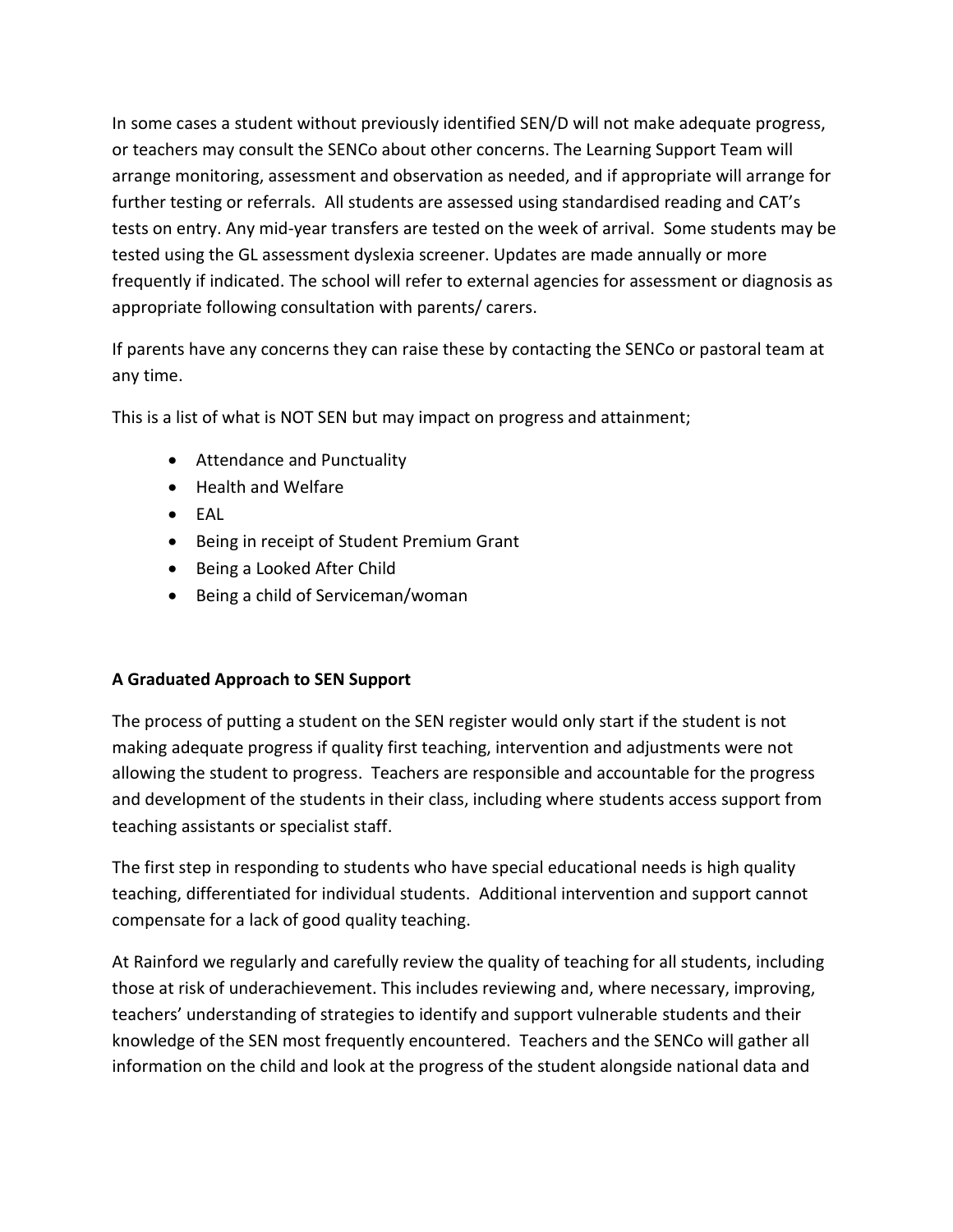expectations of progress. Assessment of progress is published to parents 2 times a year for all students in Rainford.

If a student has a high levels of need, Rainford would organise for specialized assessments from external agencies and professionals to support where necessary.

The decision to put students on the code of practice would go through a cycle of assess, plan, do and review. We would assess the needs of the student by involving parents, teachers, specialist professionals and most importantly the student. We would then plan with all the parties concerned, this plan would be shared with all the students teachers and reviewed by the SENCo 3 times a year or on a more regular basis if needed. Parents and students will be involved in this process at every stage.

# **MANAGING STUDENTS NEEDS**

*STAGE 1* Well-differentiated, quality first teaching, including, where appropriate, the use of small group interventions. All vulnerable learners to be included on a whole-school provision map.

All learners will have access to quality first teaching.

Some vulnerable learners will have access to carefully differentiated activities or approaches directly related to the school curriculum which are part of our good practice in making teaching and learning accessible to students learning at different rates. These will probably be students who are underachieving and have been identified by the school as needing to make accelerated progress but will not necessarily be students with special educational needs. This is considered to be a differentiation of the usual school curriculum – not a special intervention for students with SEN.

All vulnerable learners will be included on a whole-school provision map which outlines and monitors all additional intervention across the school. The whole school provision map enables the school to:

- Plan strategically to meet students' identified needs and track their provision.
- Audit how well provision matches need
- Recognise gaps in provision
- Highlight repetitive or ineffective use of resources
- Demonstrate to all staff how support is deployed
- Inform parents, LEA, external agencies and Ofsted about resource deployment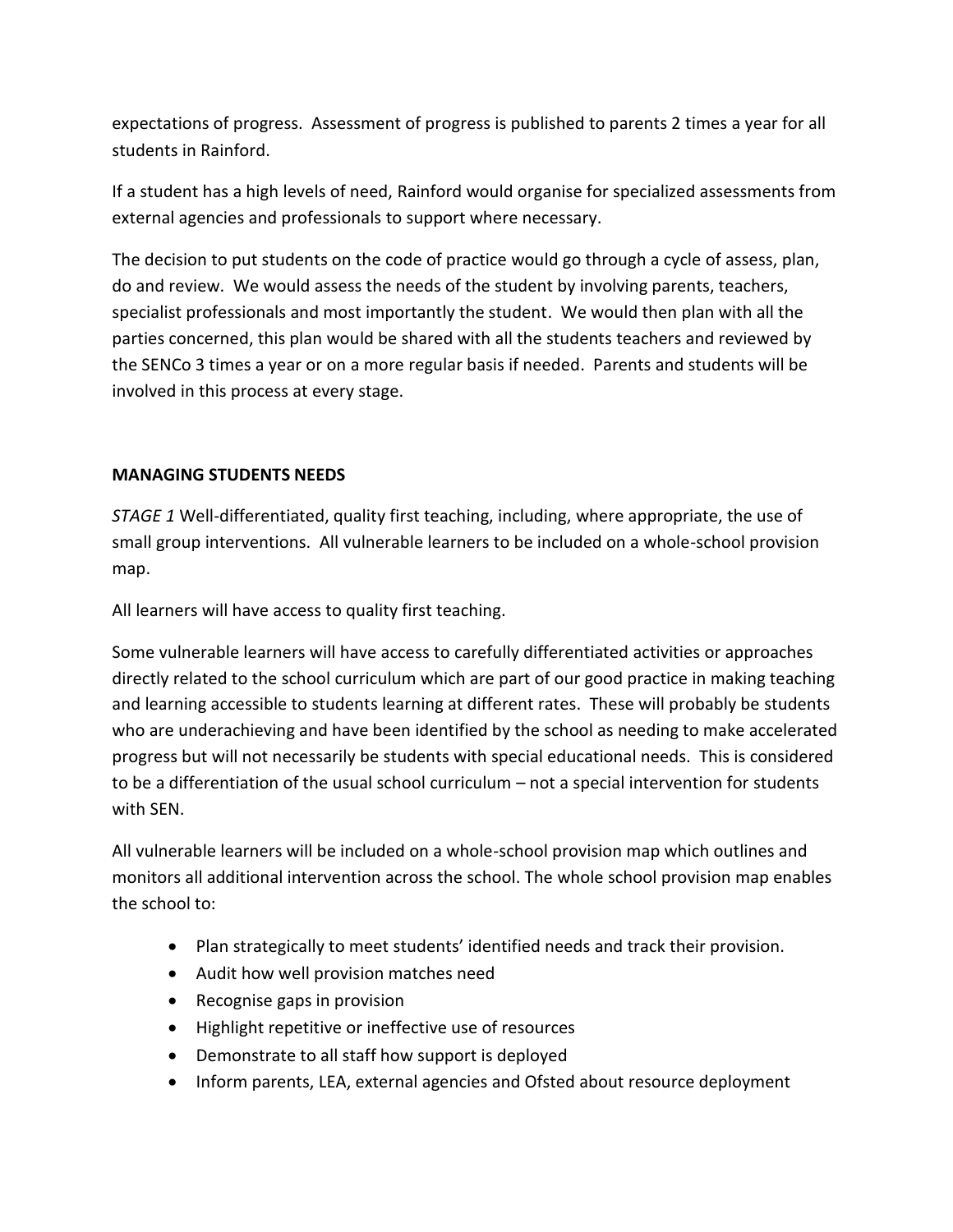Focus attention on whole-school issues of learning and teaching as well as individual needs, providing an important tool for self-evaluation.

# *Identification and Assessment*

Student's needs should be identified and met as early as possible through:

- the analysis of data including entry profiles, SAT scores, CAT scores, reading ages, other whole-school student progress data
- classroom-based assessment and monitoring arrangements. (Cycle of planning, action and review.)
- following up parental concerns
- tracking individual students' progress over time,
- liaison with feeder primaries on transfer
- information from previous schools
- information from other services
- maintaining a provision map for all vulnerable learners but which clearly identifies students receiving additional SEN Support from the school's devolved budget or in receipt of High Needs funding. This provision map is updated termly through meetings between the teachers, TA's and SENCO.
- Undertaking, when necessary, a more in depth individual assessment this may include a range of commercially available assessments, carefully chosen to deliver appropriate, useful information on a student's needs. It may include a bilingual assessment where English is not the first language.
- Involving an external agency where it is suspected that a special educational need is significant.

# *Curriculum Access and Provision for vulnerable learners*

Where students are underachieving and/or identified as having special educational needs, the school provides for these additional needs in a variety of ways and might use a combination of these approaches to address targets identified for individual students.

- teachers differentiate work as part of quality first teaching
- small group withdrawal time (limited and carefully monitored to ensure curriculum entitlement is not compromised)
- individual class support / individual withdrawal
- bilingual support/access to materials in translation
- further differentiation of resources,
- study buddies/cross age tutors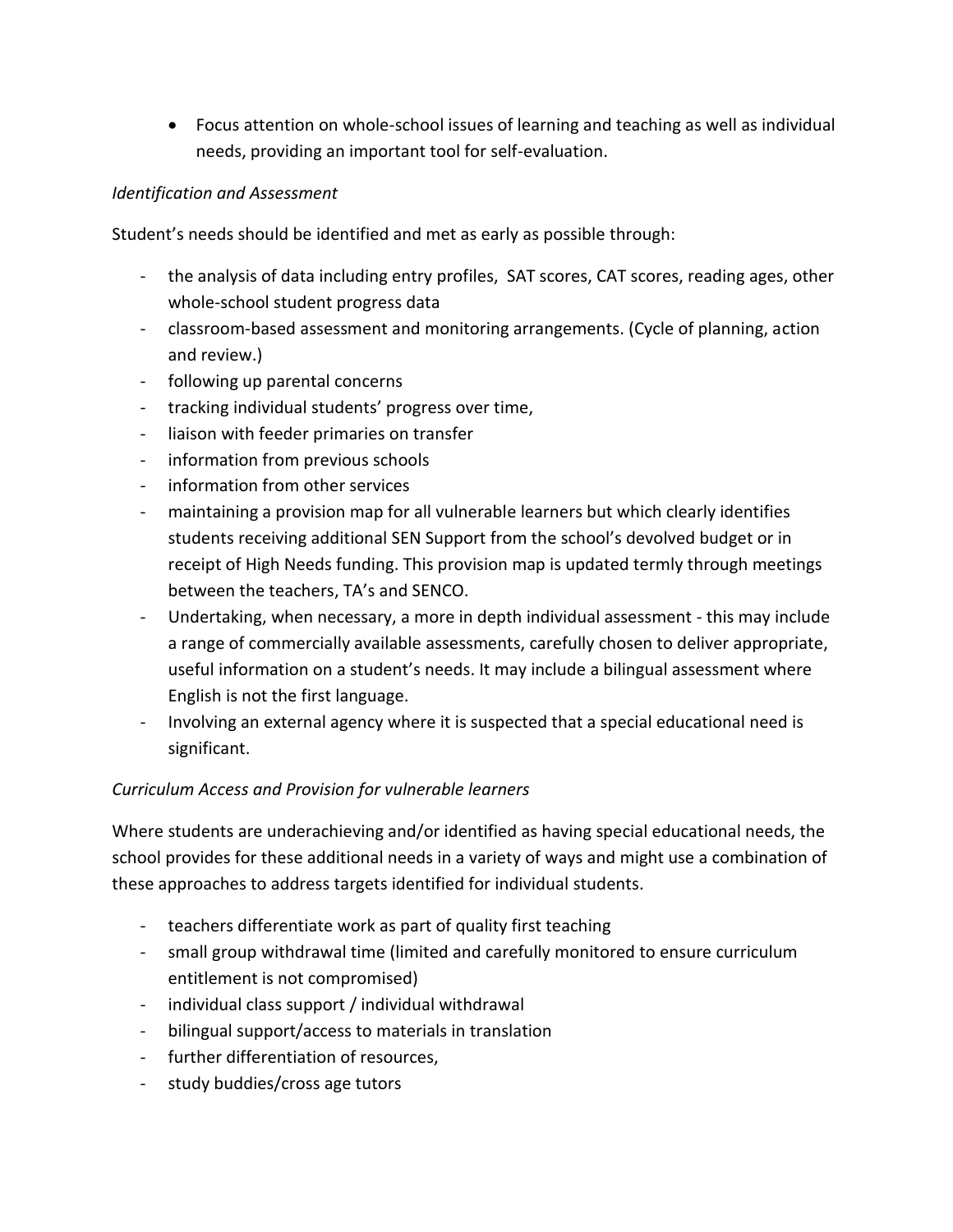# *Monitoring and Evaluation*

The monitoring and evaluation of the effectiveness of our provision for vulnerable learners is carried out in the following ways:

- classroom observation by the SENCO, curriculum leaders, senior leaders.
- ongoing assessment of progress made by intervention groups
- work sampling on a termly basis.
- teacher interviews with the SENCO
- informal feedback from staff.
- student questionnaires/interviews
- student progress tracking using assessment data (whole-school processes)
- attendance records
- regular meetings about students' progress between the SENCO and the progress leaders and head teacher

# *Stage 2 Additional SEN Support*

Students will be offered additional SEN support when it is clear that their needs require intervention which is "additional to" or "different from" the well-differentiated curriculum offer for all students in the school i.e. they have a special educational need as defined by the SEN Code of Practice 2014.

Under-achieving students and students with EAL who do not have SEN will not be placed on the list of students being offered additional SEN support (but will be on the school's provision map).

In keeping with all vulnerable learners, intervention for students on the SEN list will be identified and tracked using the whole-school provision map.

It may be decided that a very small number (but not all) of the students on the SEN list will require additional High Needs funding, for which an application needs to be made to the Local Authority, to ensure their underlying special educational need is being addressed. This may particularly be the case where outside agencies have been involved in assessing the student or contributing to their provision. Where the school can evidence that more than £6,000 above the Average Weighted Student Unit has, or will need to be, spent on a student within any one financial year, in order to meet his or her special educational needs, an application will be made to the Local Authority, with particular regard to the success criteria and SEN Descriptors published as part of the Local Offer.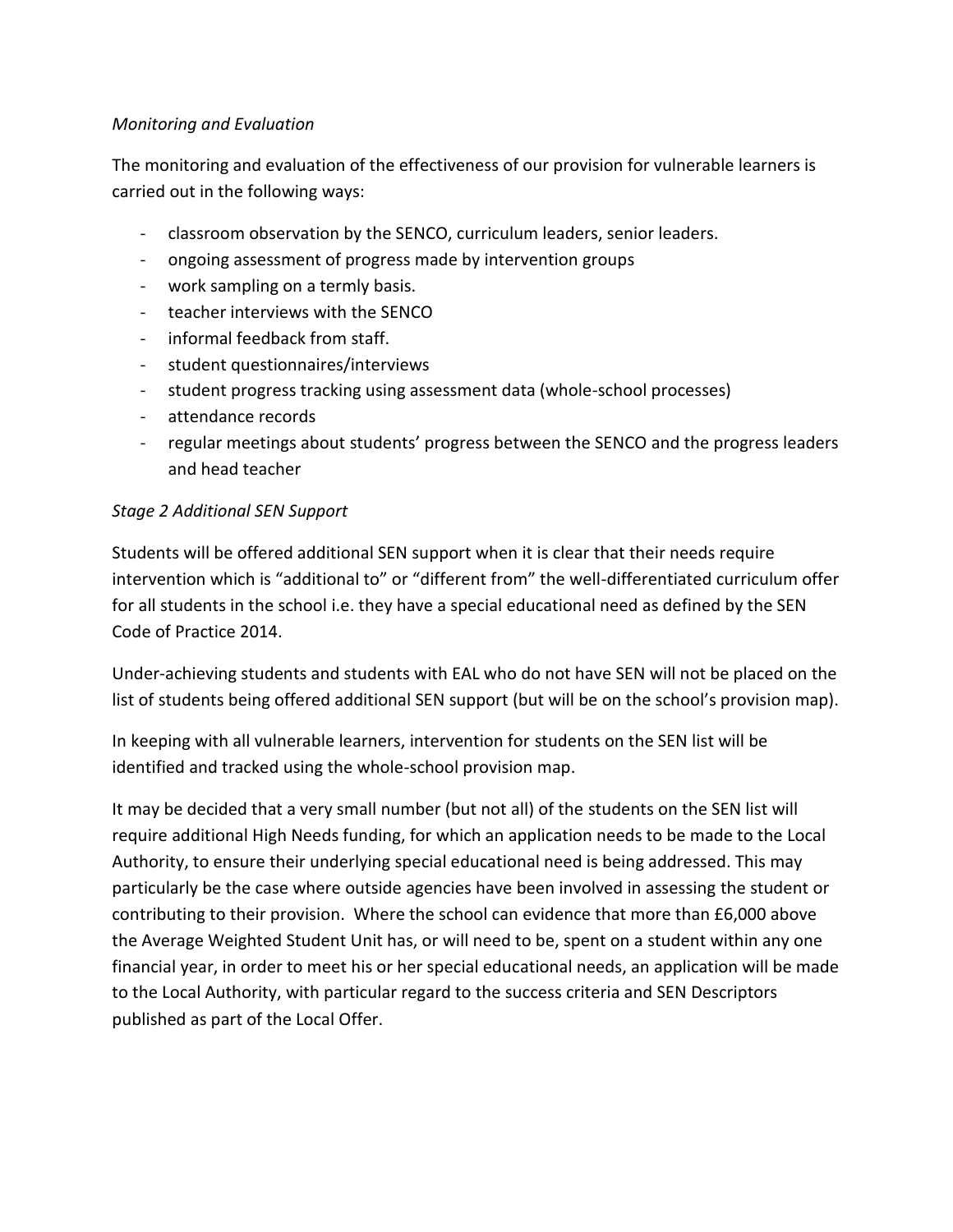Where a student has a significant, severe and sustained need, it may be necessary to enter a multi-disciplinary assessment process with health and social care in order to consider the need for an Education Health and Care Plan.

# *Stage 3 Statement of Special Educational Needs or Education Health and Care Plan*

Students with an Education Health and Care Plan will have access to all arrangements for students on the SEN list (above) and, in addition to this, will have an Annual Review of their plan.

Our school will comply with all local arrangements and procedures when applying for

- Additional Needs Funding
- An Education Health and Care Plan

and will ensure that all pre-requisites for application have been met through ambitious and pro-active additional SEN Support using our devolved budget at an earlier stage.

Our review procedures fully comply with those recommended in Section 6.15 of the Special Educational Needs Code of Practice and with local NCC policy and guidance - particularly with regard to the timescales set out within the process.

# **CRITERIA FOR EXITING THE SEN REGISTER**

Students' progress is monitored continuously. If students are progressing well without any extra provision then parents/guardians will be invited to discuss whether they should stay on the register. If students are taken off the register parents will get written confirmation of this and students will still be monitored closely to check expected progress is being made.

# **SUPPORTING STUDENTS AND FAMILIES**

Link to LA local offer (Regulation 53, Part 4) - [http://www.sthelens.gov.uk/what-we-do/schools](http://www.sthelens.gov.uk/what-we-do/schools-and-education/sen-the-local-offer/)[and-education/sen-the-local-offer/](http://www.sthelens.gov.uk/what-we-do/schools-and-education/sen-the-local-offer/)

Link directly to the school's statutory requirement to provide a SEN Information Report; Regulation 51, Part 3, section 69(3)(a) of the Act - <http://www.rainford.org.uk/Policies>

Rainford follows the LEA's Admission procedures.

*Access Arrangements* - For access arrangements any Students that need access arrangements get these arrangements in lessons and tests until year 9 when students will then get a specialist teacher to assess the needs of students on what they will be entitled to for exams. The exams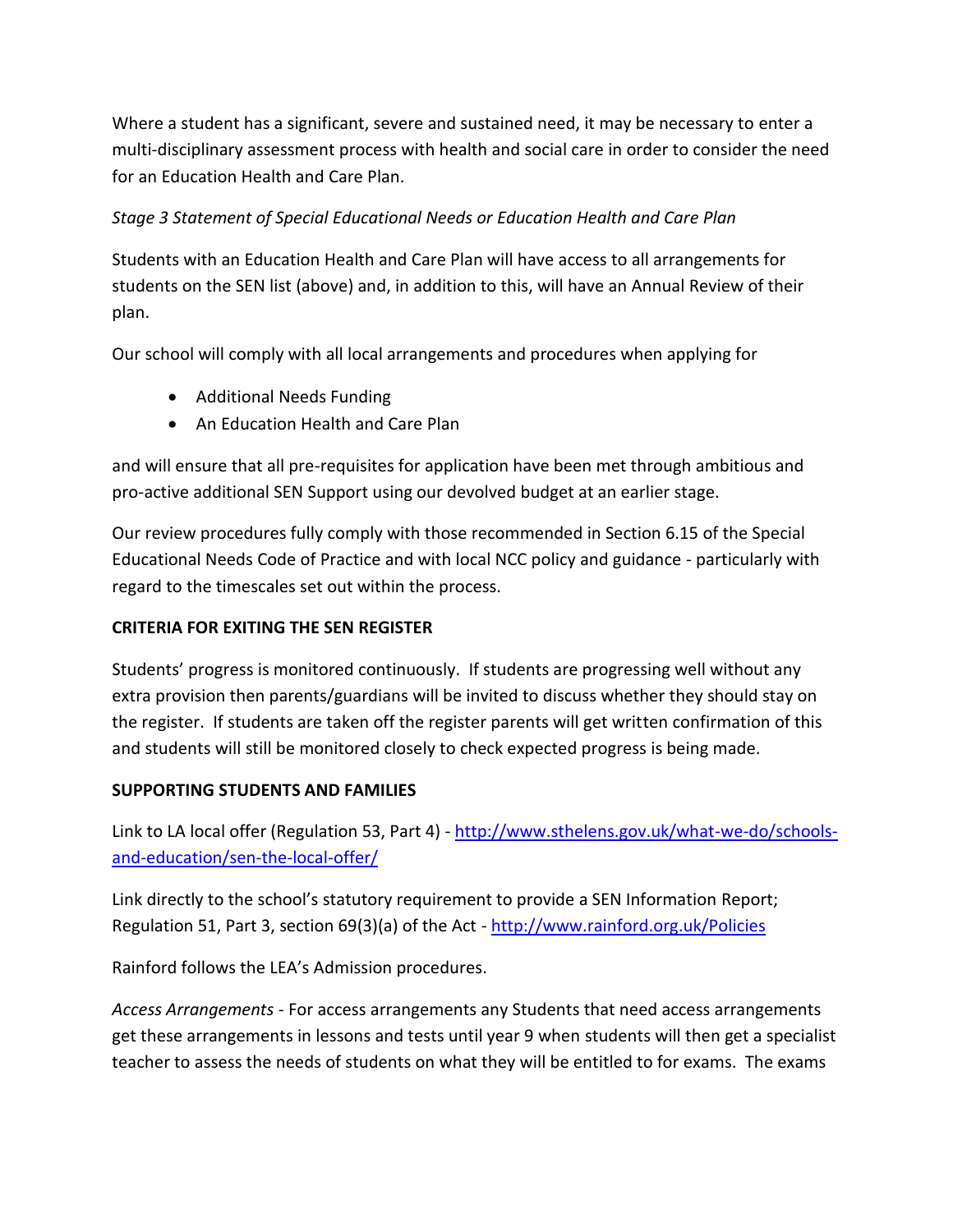officer, the vice principle and the SENCo will then collet evidence and submit the application to the exam board for the arrangements for external examinations.

*Transition* – When students move from primary school to Rainford. Visits to the primaries are carried out by the SENCo, the progress leader and the pastoral team. Here information is gathered on all students that will be coming to Rainford. All students will be invited to a transition day and more vulnerable students will be invited to attend some extra transition mornings were resources will be made to support their transition. An afternoon tea will also be arranged for parents/guardians and students to attend were students can meet students; parents can meet parents and ask any questions of the SENCo and learning support team.

Students transition from KS3 to KS4 will be put on a pathway with options suited for them. All students will be invited to attend an options evening were they have the opportunity to discuss options with class teachers. A meeting will be arranged for students and parents to speak to a member of staff regarding their options and advise accordingly. Careers and options advice are also given by Connexions.

For KS4 in to KS5 open evenings are available and all students attend an open day depending on what path they chose to take post 16.

# **SUPPORTING STUDENTS AT SCHOOL WITH MEDICAL CONDITIONS**

Rainford High recognises that students at school with medical conditions should be properly supported so that they have full access to education, including school trips and physical education. Some children with medical conditions may be disabled and where this is the case the school will comply with its duties under the Equality Act 2010. Some may also have special educational needs (SEN) and may have a statement, or Education, Health and Care (EHC) plan which brings together health and social care needs, as well as their special educational provision and the SEND Code of Practice (2014) is followed.

Rainford liaises with the school nurse and parents to decide whether a care plan needs to be in place. If so a meeting is arranged and the school nurse will lead on creating a care plan with parents and school. Health care professionals will be involved in this process if needed. Medical conditions are shared with staff in booklet form each year and are updated on the school IMS when needed. Care plans will have a review date and these will be reviewed by parents, school and the school nurse and information shared with the relevant people.

Medical policy - <http://www.rainford.org.uk/Policies>

# **MONITORING AND EVALUATION OF SEND**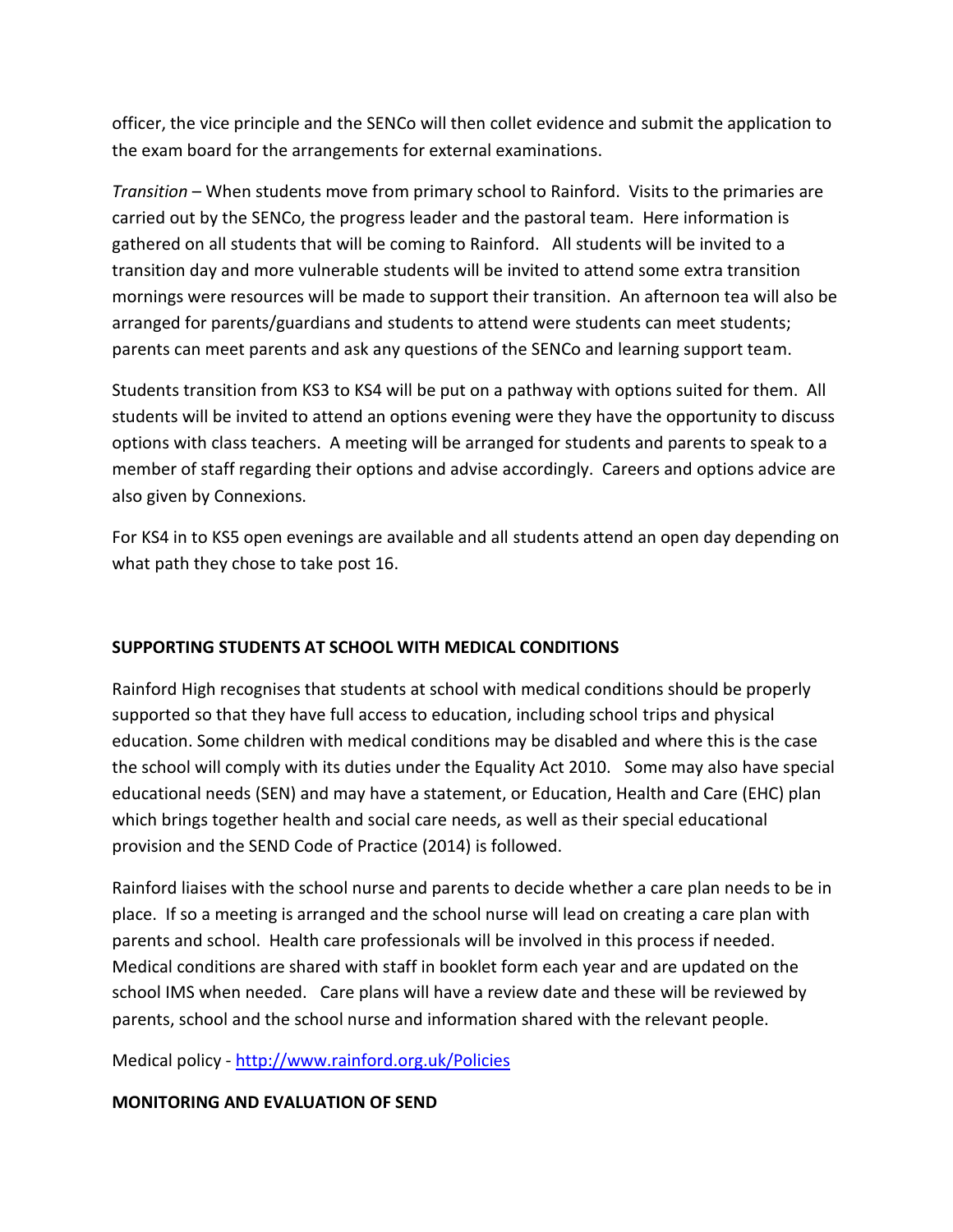At Rainford we regularly and carefully monitoring and evaluating the quality of provision you offer all students. This happens in the following ways:

# *Monitoring and Evaluation*

The monitoring and evaluation of the effectiveness of our provision for all learners is carried out in the following ways continuously:

- classroom observation
- learning walks
- ongoing assessment of progress made by intervention groups
- work sampling
- scrutiny of planning.
- teacher voice
- student questionnaires/interviews
- student progress tracking using assessment data (whole-school processes)
- attendance records
- regular meetings about students' progress between the SENCO and the progress leaders curriculum leaders, SLT and head teacher
- head teacher's report to parents and governors

# **TRAINING AND RESOURCES**

The training needs of staff are identified and planned for through performance management reviews and organised CPD sessions.

In order to maintain and develop the quality of teaching and provision to respond to the strengths and needs of all students, all staff are encouraged to undertake training and development.

All teachers and support staff undertake induction on taking up a post and this includes a meeting with the SENCO to explain the systems and structures in place around the school's SEND provision and practice and to discuss the needs of individual students.

The school's SENCOs regularly attend the LAs SENCO network meetings in order to keep up to date with local and national updates in SEND.

Links with the ADHD foundation.

# **ROLES AND RESPONSIBILITIES**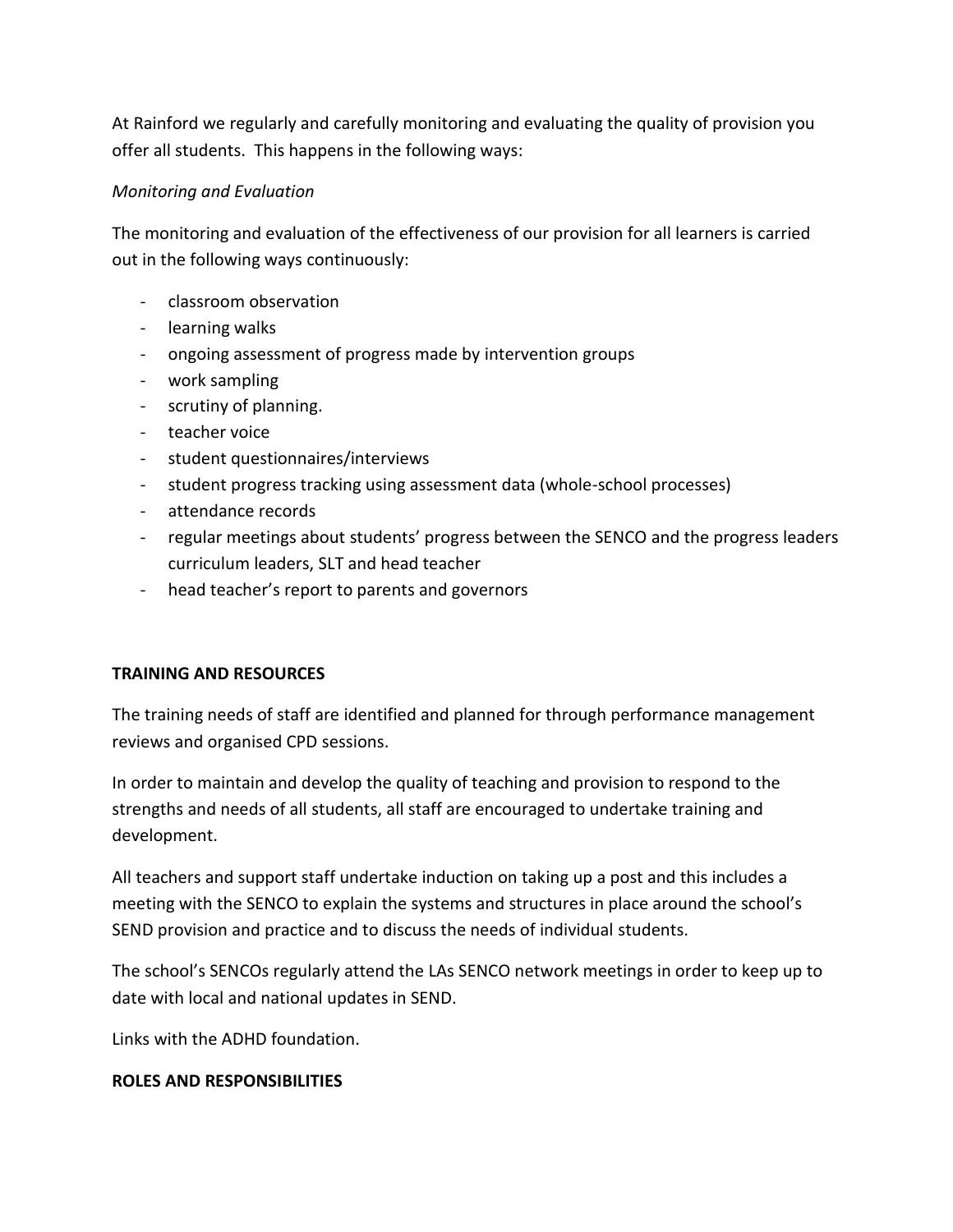The role of the SEND link governor is to challenge and monitor the SEND support provided in school. They advise and support the learning support department where needed.

# **Role of SEN Teaching Assistants – Line manager Jo Burgess**

A Teaching Assistant may offer support in a number of ways:

- By developing an understanding of the specific needs of S.E.N pupils.
- By establishing a supportive relationship with the pupils and developing methods of promoting and reinforcing their self-esteem.
- By helping pupils to learn as effectively as possible in both group situations and on their own by:
	- clarifying and explaining instructions.
	- ensuring pupils are able to use the materials/equipment provided.
	- motivating and encouraging pupils when necessary.
	- assisting them in weak areas such as language, behavior, reading,

spelling, handwriting, presentation, etc.

- helping pupils to stay on task and finish work set.

# **Supporting the teacher**

- By providing regular feedback about pupils to the class teacher and SENCo.
- By liaising with the class teacher to devise differentiated learning activities.
- By contributing to the maintenance of pupil's records.

# **Supporting the school**

- By contributing to established links between home and school.
- By liaising with other members of the team supporting SEN pupils.
- By attending relevant in-service training.
- By being aware of established school procedures.

#### **BULLYING**

Link to the polic[y http://www.rainford.org.uk/Policies](http://www.rainford.org.uk/Policies)

Strategies for dealing with Bullying at Rainford: